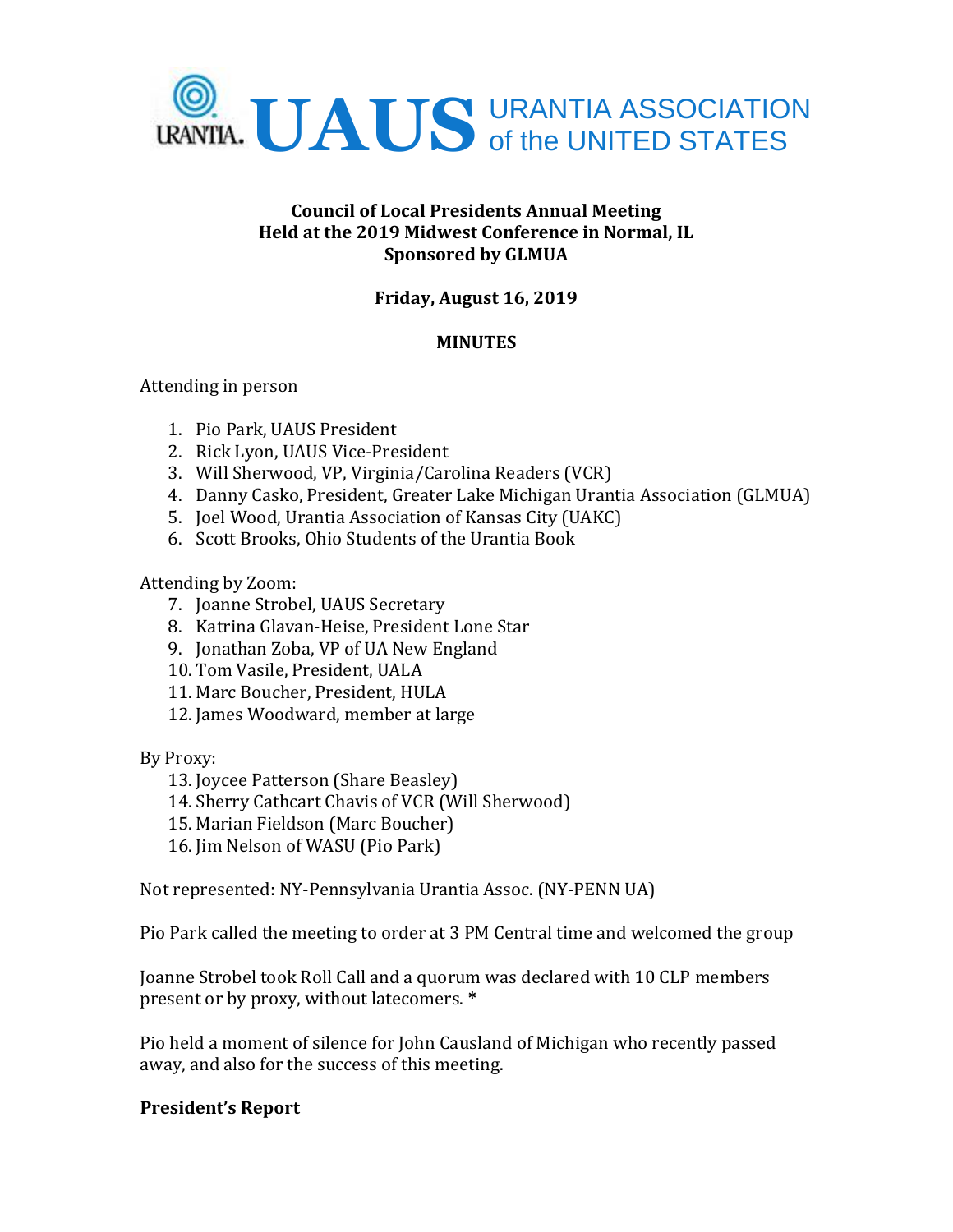This is our third annual meeting since our first annual held on august 18 of 2017 in Missouri; we kicked off that meeting as the new administration with the precept

*Even though you are effectively armed to meet the difficult situations of life, you can hardly expect success unless you are equipped with that wisdom of mind and charm of personality which enable you to win the hearty support and co-operation of your fellows. You cannot hope for a large measure of success in either secular or religious work unless you can learn how to persuade your fellows, to prevail with men. You simply must have tact and tolerance: 160:1.9 (1774.1)*

The new administration's tenet was quoted from Dr. William S. Sadler's "publication mandate" to the Forum on April 4, 1955**:**

- *You whom have dedicated our lives to the service of the book and the brotherhood can little realize the import of our doings;*
- *You will doubtless live and die without fully realizing that we are participating in the birth of a new age of religion on this world;*
- *The future is not open to our mortal comprehensions, but will do well to diligently study the order, plan and methods of progressions (as enacted in the earth life of Michael - when word became flesh);*
- *You are becoming actors in an ensuing episode when the word is made book;*
- *You must again study the times of Jesus on earth; did it evolve slowly and unfold naturally: or did it come with sudden show of force with spectacular exhibitions of power? Was it evolutionary or revolutionary?*
- *You must learn to possess your souls in patience;*
- *Over rapid growth would be suicidal;*
- *The book is being given to those who are ready for it, long before the world-wide mission;*
- *Thousands of study group must be brought into existence and the book must be translated into many tongues*; (at this time: *I'd like to recognize Jeffery wattles and his lovely wife Hagiko whom for over the past decade has overcome the gargantuan task of translating the urantia book in to Japanese and now posted in the foundations web site and they deserve our deepest thanks for this loving service!*)
- *Thus will the book be in readiness when the battle for man's liberty is finally won and the world is once more made safe for the religion of Jesus and the freedom of mankind.* (end quote);

Our administration started the practice of holding quarterly zoom meetings with the CLP. This proved to be successful by keeping the CLP informed, soliciting their collective wisdom and support.

In our Q1 meeting on March 31, 2018 we announced the re-elections of Rick Lyon and Joanne Strobel as VP and Secretary, respectively with 13 votes each;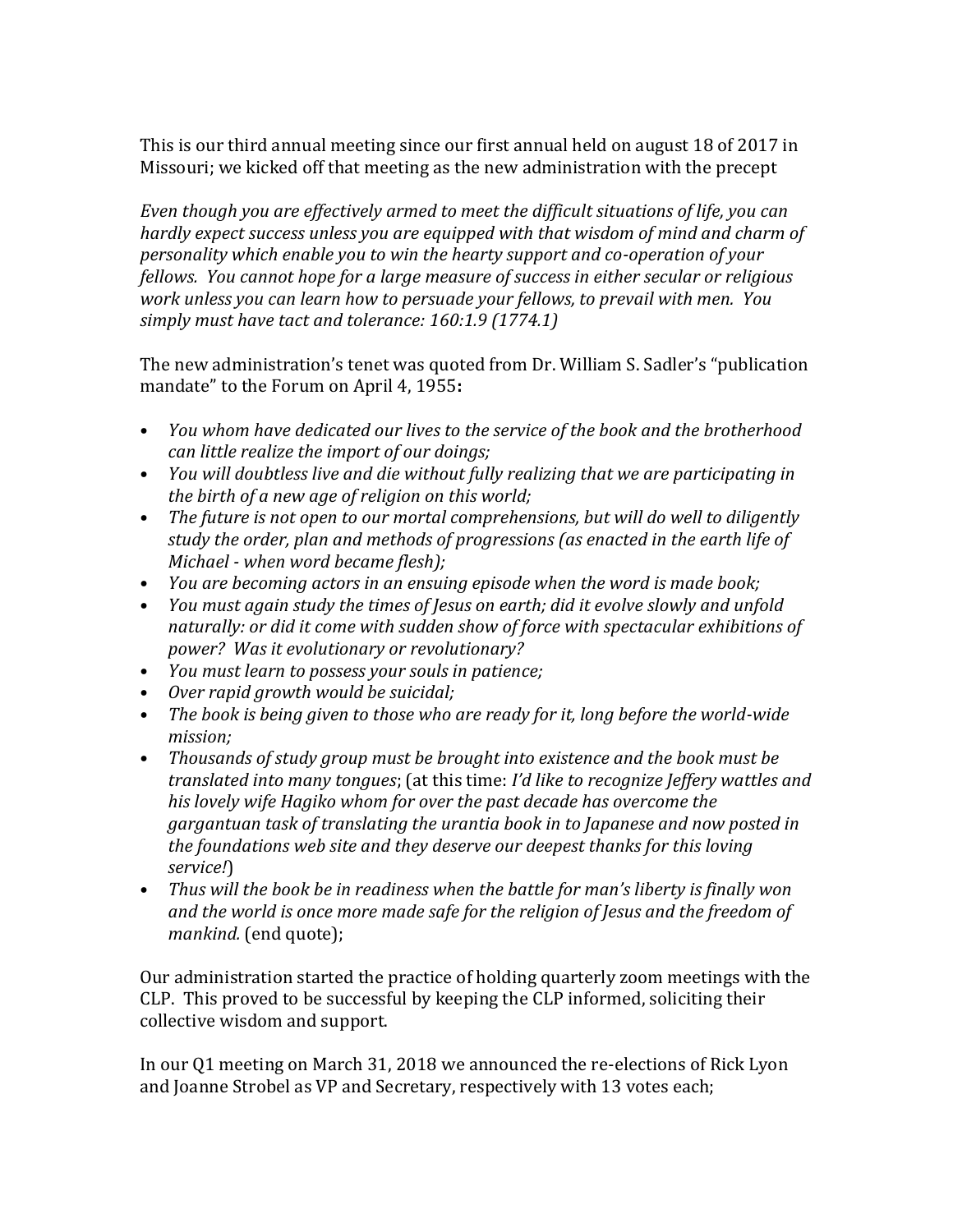In our second annual meeting by zoom on September 29, 2018, we reported to the CLP that our primary duties of the previous two years as governing board were literally janitorial paper chases and reorganization by getting back our non-profit status from the IRS, and permanently incorporating in the state of Illinois. After two long years of work, we are now a legitimate living entity.

This year on March 30 during our Q1 meeting, I was reappointed as president for the second term and elected Share Beasley as our Treasurer; she's a long time reader with solid business background and savvy with accounting software;

Now that our administration, licenses are ship-shape, what's in the horizon:

The universe has many stars which are born and die. Some of our loyal local associations have been around for many years like our first local association in Hawaii (HULA). Other smaller local associations which have been keeping the flags up; were like the lonely outpost in the movie "Dancing with Wolves." Still loyal, paying dues, members and supporters of UAUS;

The officers and leaders of these outposts are far and few in between mainly due to the lack of volunteers. Last but not least the minimum membership of ten. So far, as long as they were due paying we have maintained these associations on our roster;

\* FYI: the list of active local associations in good standing in 2018 were fourteen:

- 1. Greater Lake Michigan Urantia Association (GLMUA)
- 2. Hawaii Urantia Local Association (HULA)
- 3. Lone Star Urantia Association
- 4. New York Pennsylvania URANTIA Association
- 5. Ohio Students of the Urantia Book
- 6. Southwest URANTIA Readers Family (SURF)\*
- 7. Spirit of Oklahoma\*
- 8. URANTIA Association of Florida (UAF)
- 9. Urantia Association of Los Angeles (UALA)
- 10. Virginia Carolina Readers
- 11. Washington State URANTIA Association (WSUA)
- 12. Alaska UA
- 13. Oregon URANTIA Association
- 14. Urantia Association of Kansas City (UAKC)

Since then we sadly lost SURF due to their voluntary dissolution. We may be in danger of further losses mainly due to aging and graduations like Eddie King of SKS.

Clash of the galaxies:

Meanwhile, UAI has been growing greatly especially in South America, Africa and Europe. Like the Andromeda galaxy that will eventually collide with our Milky Way;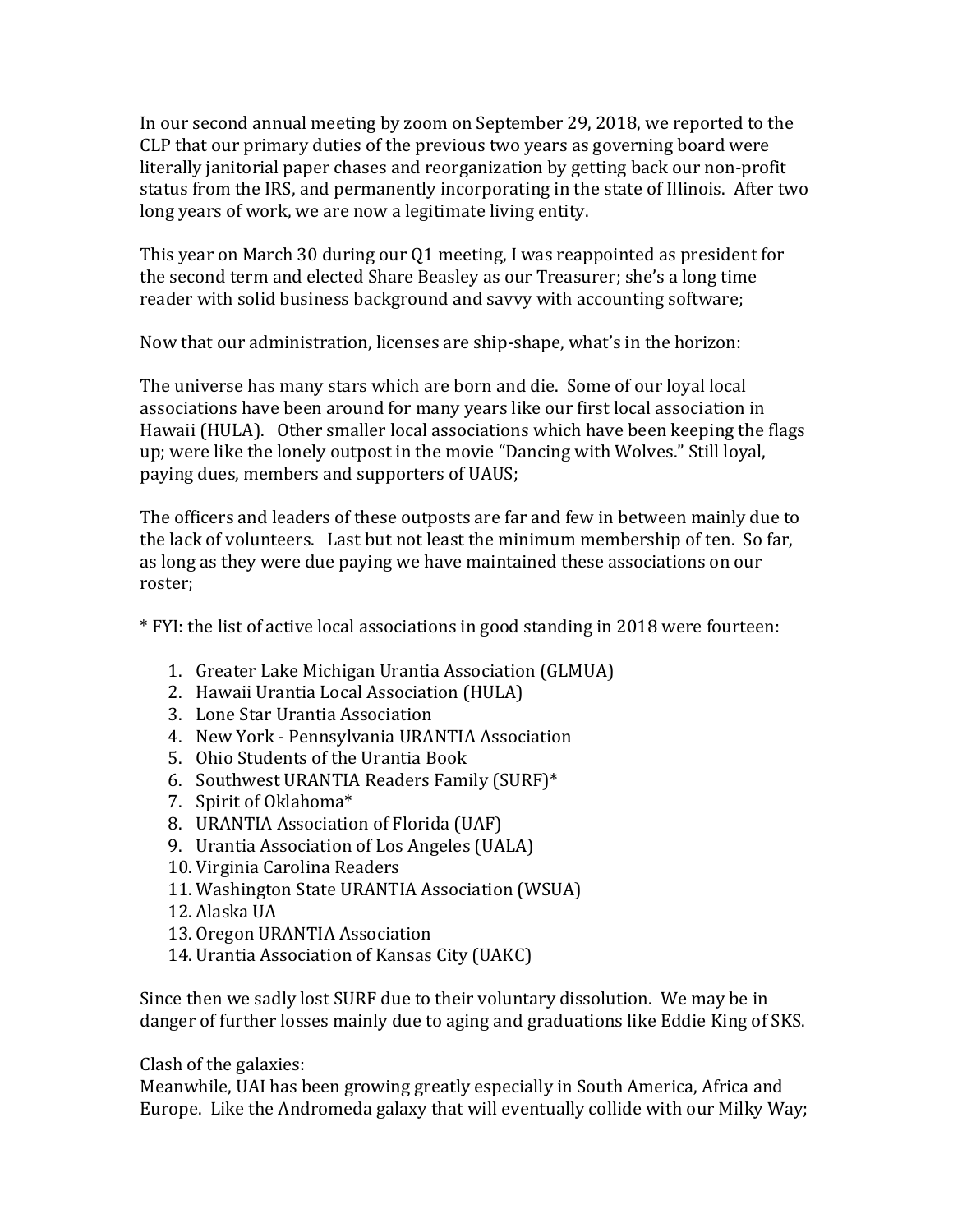UAI is now revising their current by-laws to manage its global membership which we may be subject to be in compliance and this may reach down to include our local associations officers and memberships.

### IN OUR BY-LAWS Article 4: Organizational Structure

*The officers of UAUS shall be called the UAUS Governing Board. Officers shall be selected from Local Association members in good standing and elected for two-year terms, staggered with half the officers elected each year as follows: The President and Treasurer are elected in the same year alternating with the Vice President and Secretary who are elected the following year. A Board member may be re-elected only once, after two successive terms, the officer must vacate the Governing Board and remain without office for at least a year, but may be elected again to any office at the next Annual Meeting. The Governing Board shall consist of a President, Vice President, Secretary, and Treasurer:* 

Which leads to the question: UAUS as the sole national representative for the U.S.A. which are in compliance (as above stated in our by-laws); should the UAI reach down to our local association levels on compliance of minimum number of members and terms of officers? These issues are one rare disagreement within the governing board.

Possible solutions:

Secretary Joanne Strobel has kindly volunteered to be part of the revision committee of the UAI; she would be an invaluable source to advise the CLP.

VP Rick Lyon has been praying and brain storming on how to fix this requirement. (He will have a presentation for us later).

Another idea would be to open up our association roster to the members of UB Fellowship societies who by agreeing to our by-laws, declaration of trust and the publication mandate; for instance, I heard that Wisconsin was contemplating joining the UAUS few years ago and I'd say welcome!

With the digital evolution we can utilize zoom, skype and go to meetings to our advantage, fix our quarterly CLP meetings in the by-laws as policy and maintain our memberships.

Consolidation would be another solution like GLMUA; for example for those lonely outposts like Alaska, Idaho, etc., could be consolidated with say WSUA, Oregon as N.W.U.A.

### From janitor to bridge builder:

This will be my last term and part of our duties will be to lay the bridge for our next administration and help build a pathway for future works.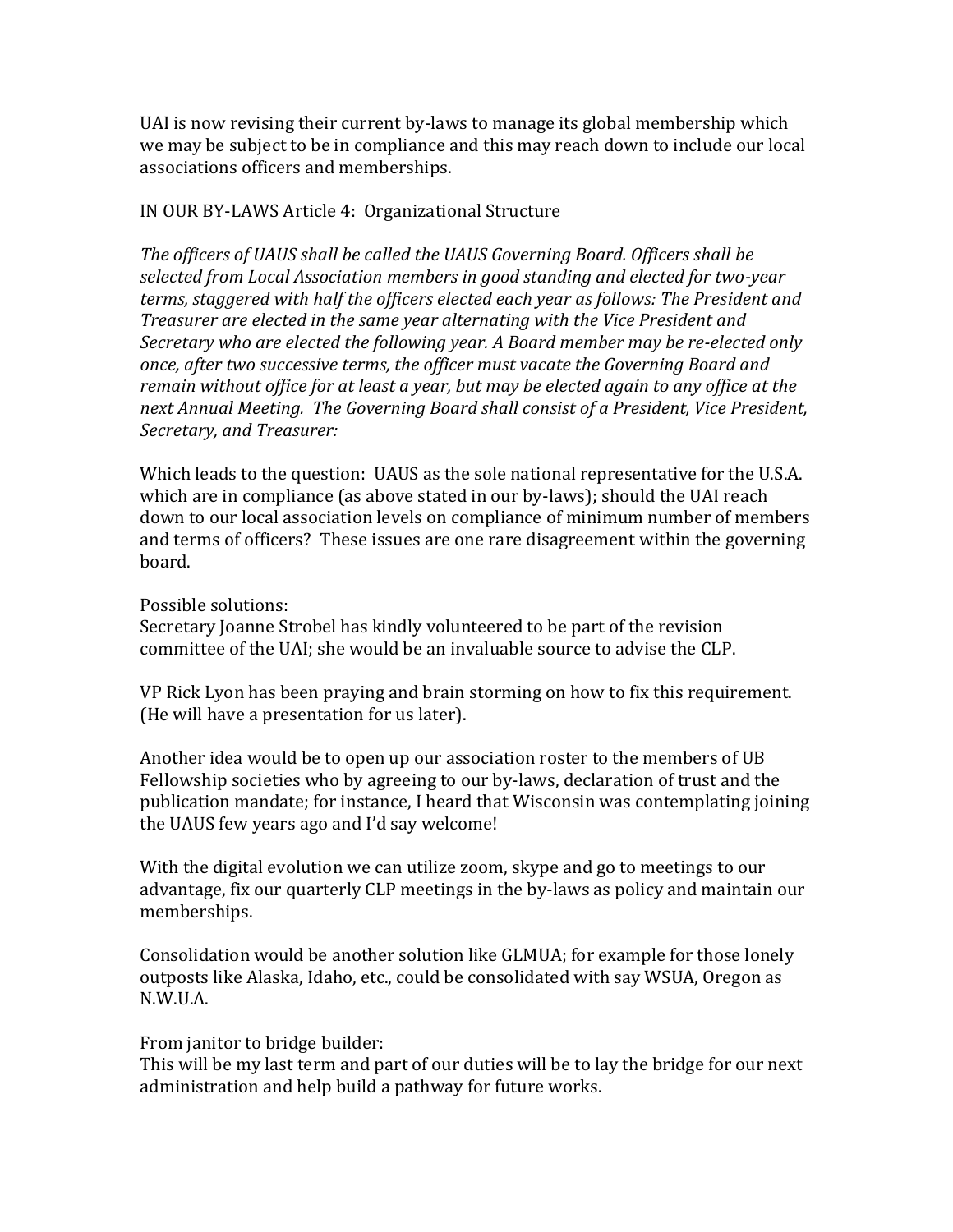One of my failures was not to host a national conference; (albeit hampered by Caligastia's regional demon Péle); however, we have the opportunity to host the international conference in 2024. Our loyal sister Marian Hughes who represented UAUS attending this July's European conference in Estonia will have an update on this.

#### Mission & vision statement:

Since our incorporation i asked our V.P. to draft a mission and vision statement which he has endeavored to draft. The subject matter is exactly what it states what our mission is and how do we envision us to achieve that?

The subject is too long so I'm attaching rick's original draft and my hack job as a an attachment. I'm asking each and every one of the CLPs to read and submit to the governing board your input so we can come up with one. (Perhaps we could have a competition with a prize say free registration to the international conference or ticket to Hawaii to meet HULA)?

Some say why don't we just follow UAI's mission/vision statement. I beg to differ we are our own ship representing a nation that the fifth epochal revelation was first revealed and we need our Midwest wisdom and have our own mission and vision. This is a fact other nations look to U.S.A. as their role model. Our sheer size dictates that we should have our own identity. Other national association equates to a size of one of our states.

Lastly, i want to thank my fellow governing board members (all eminently qualified for my position); and you council of local presidents for your support and lastly to the generous counsel from the past presidents!

In closing the state of urantia association of the United States is well and sound. Thank you.

Respectfully Submitted @ Your Loving Service Pio Park President, UAUS piomobile@icloud.com

### **Vice President's Report**

Rick Lyon recognized thee leaders in the Urantia community who recently graduated; Linda Buselli, Mark Bloomfield (aka "Johnny Appleseed") and John Causland.

Rick has been working on fixing the CLP mailing list and hopes to finish it after this weekend conference.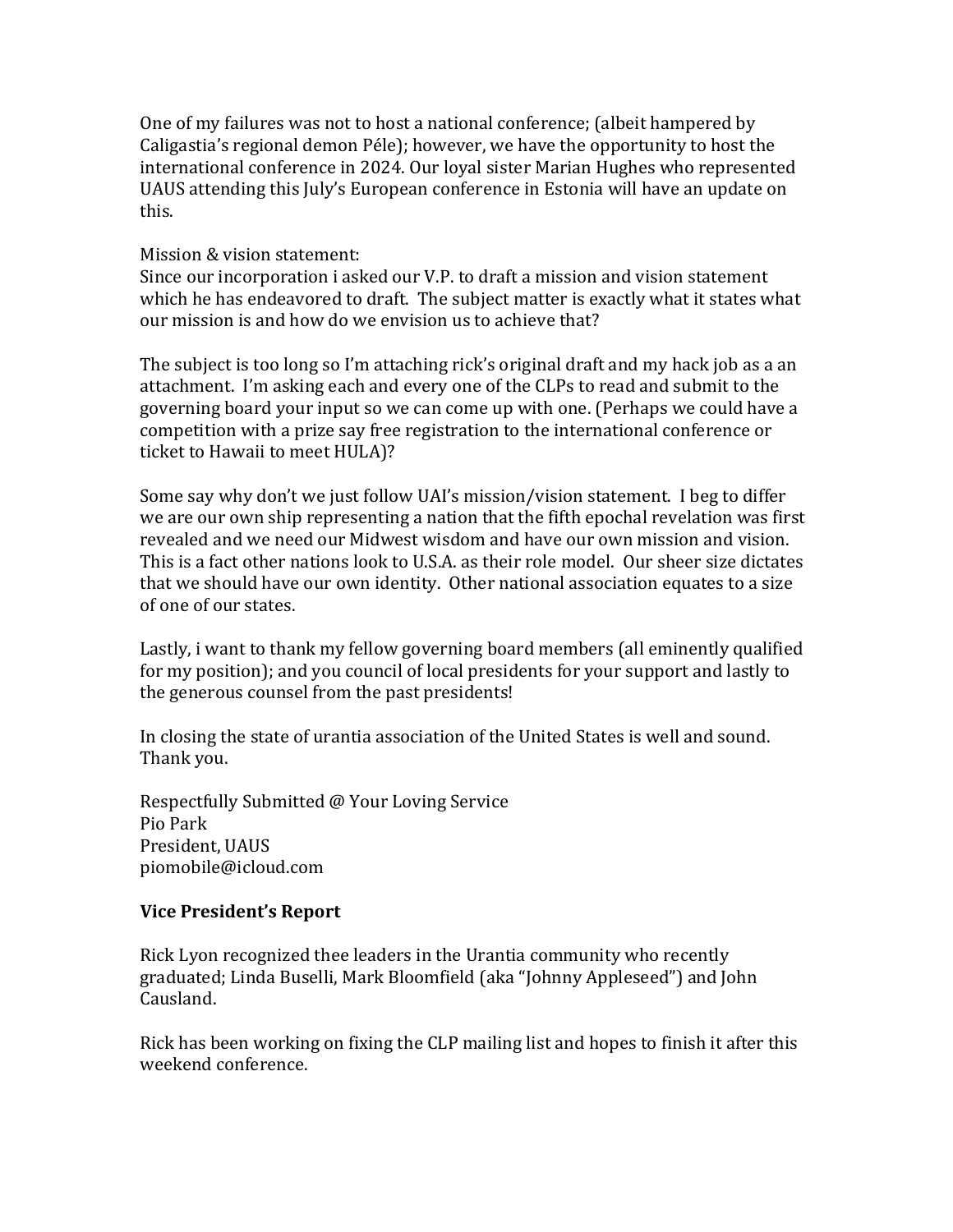*The Urantia Book* was mentioned recently by a staffer on the Howard Stern Show and it generated 45,000 views in five days. Here is a link[: https://www.youtube.com/watch?v=0-f9YyH1vzM](https://www.youtube.com/watch?v=0-f9YyH1vzM)

There has been growing concern about how UAUS can reinvent itself as Local Associations languish and some go inactive. Our "current business model" used to be the best way to get things done. Rick proposes a new model and new set of tools to reflect the changing landscape of Urantia readership and potential UAI membership.

Here is Rick's proposal in its entirety.

# **Reinventing UAUS for the Future**

UAUS as an organization has a spiritual mission, the most valuable mission on this planet today, but no growth. In fact we are diminishing as more and more of our local associations become inactive or shut down.

Over the past year, UAUS lost two of our most active and long standing associations: SURF and SKS. For several years, during this current UAUS administration and past ones, the issue of what to do about inactive associations has been a big and growing issue. We have looked at downsizing associations, upsizing associations, making it easier to become members, and other ideas.

Our local associations are withering away as our membership ages and there are no younger people attracted to serving in our leadership positions, administrative roles, or service opportunities.

I think we have done all we can at the international, national, and local levels to make our current business model work. I believe it is time to step boldly and with courage into the future. And, UAUS should lead the way.

Our current business model was once the best way to get things done. But today, people are resistant to authority; too busy to attend boring meetings; don't have the money to travel, are disinterested in administrative work, and fearful of public leadership.

We compete with all of the entertaining stimulus available in today's world. Some people do not want the responsibility of serving a term on some board or committee. They don't want to get beat up for trying to do something good. People don't want to take on more stress in their lives by dealing with organizations problems – but that is what leadership is, solving problems.

I believe that it is our organization's business model, the way we are organized and function that has grown old and tired. We need a new model that young people understand and are familiar with. We need a new set of tools that help our older members do things quicker, easier, and cheaper.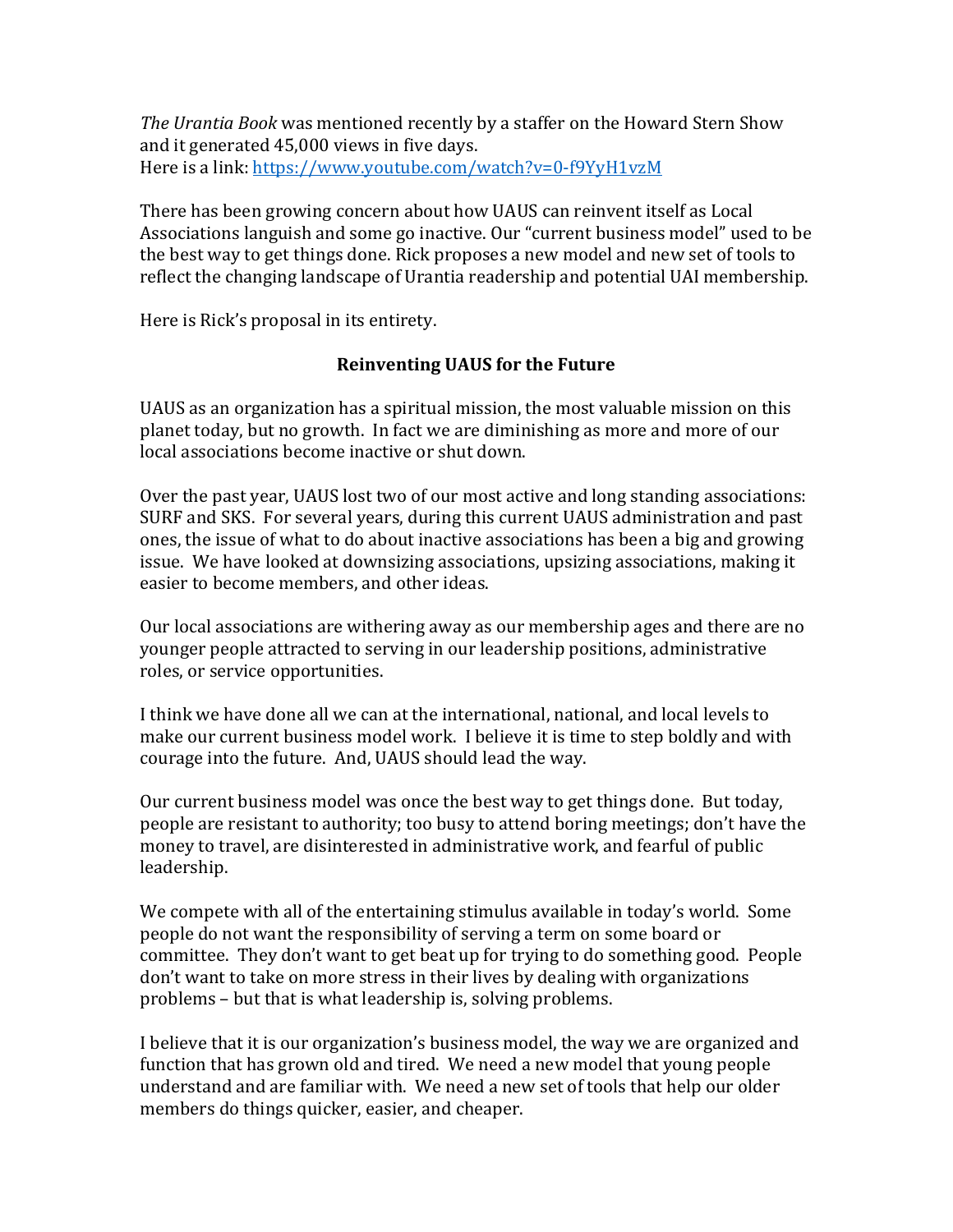Let me offer a proposal of how we might reorganize to reinvent UAUS. First, with almost every reorganization of any organization, the name is changed to reflect a new beginning. I would like for us to consider changing the name of our organization.

Second, I propose that UAUS become what I call "a social media organization". I suggest that we create a virtual headquarters for UAUS using an association management system that will be our live 24/7 virtual headquarters for UAUS. All our operations and functions and communications could originate from this online resource. This virtual headquarters could be the social center, organizational hub, and administrative facility for all UAUS activity. It could be the online store of resources for our members to use in whatever project they choose to disseminate the teachings of The Urantia Book and to serve the people of this nation; UAUS could be the place to go whenever people want to do something for this revelation or need something from it. THE place to go and the place to be for all things Urantia.

People would create personal profiles that can be as public or private as they wish, and update their own information. In this way UAUS will always know who our friends and members are and their desired level of activity.

People can join UAUS at three levels:

- 1. Friend of UAUS free profile listing. Limited access of our virtual headquarters beyond the home page.
- 2. Member of UAUS has access to view our resources except things like board meetings. Could volunteer to serve on a project, etc.
- 3. Leader of UAUS This is a paid membership with full access to all the features of the virtual headquarters with voting rights in UAUS meetings. Able to create projects, post materials in library, host online SG using UAUS Zoom, eligible to run for board position.

Our virtual headquarters could have a Zoom video conferencing set up to host meetings, study groups, video presentations, and classes.

We would have a project area for creating and managing Urantia related projects.

There will not be any formal local associations as we have now. Any group associations that develop will be created naturally and evolve from people joining together in a project group within the project forum. UAUS can provide them a platform from which to do their project.

We can offer a library where Leaders can post videos and presentations.

We can create an online Urantia school or incorporate UBIS into our list of available resources.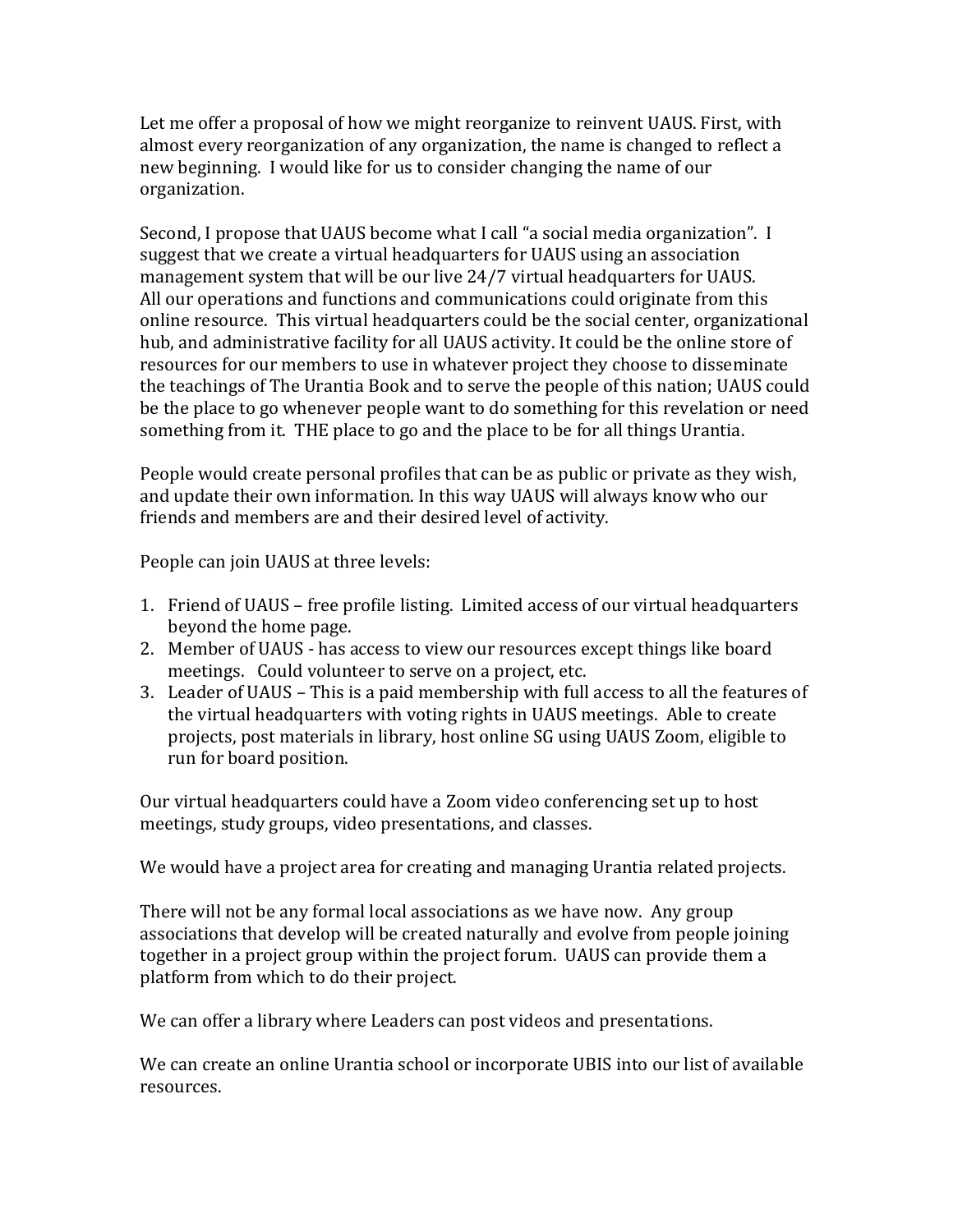Funding of this project would come through paid memberships, fund raising events. Perhaps we can request a grant from UAI to fund the initial virtual headquarters construction.

The UAUS Virtual Headquarters will allow UAUS to function with the minimum amount of administration.

I have looked into association management systems that will do all the things we need to get us modernized, organized, and energized. By providing resources, tools, communication, guidance, experience, and leadership we can help our members do all those Urantia related service projects they want to do. I see UAUS as a facilitator for individuals to create and accomplish service projects in our quest to bring the message of the Fatherhood of God and the Brotherhood of man to this country.

The two best Association management systems today seem to be YourMembership.com and WildApricot.com. From what I have found,

Yourmembership.com is the best and most complete because it will give us our own internal Facebook style social media platform for member interaction.

Wild Apricot is very good but doesn't offer the social media platform.

YourMembership is the more expensive of the two. I had a telephone meeting with YourMembership and confirmed that they can do all that I believe we need it to do and more.

Of course, there are many details that need to be worked out. But today, I want to suggest to the CLP that we consider forming an ad hoc committee to investigate the feasibility of this idea, the possibilities this idea presents, and even alternatives to this idea. If the CLP approves the committee and if the committee produces a proposal that the CLP wishes to adopt then we will need to ask UAI for a waiver from the UAI Charter and Bylaws in order for us to explore a new organizational structure and functionality and lead this experiment to discover our future.

Building such a virtual headquarters using an association management system won't be quick or cheap but we have the money to do it. I do believe that reinventing UAUS is critical for the future of our organization and this revelation here in the United States.

We all know young people in this community. Let's invite them to help us build this virtual headquarters. What we are doing or rather how we are doing it, is clearly no longer working so let's try something new and innovative. Watching our organization fade into the sunset just when this revelation is catching on, to me, is unthinkable and unacceptable.

### **Secretary's Report**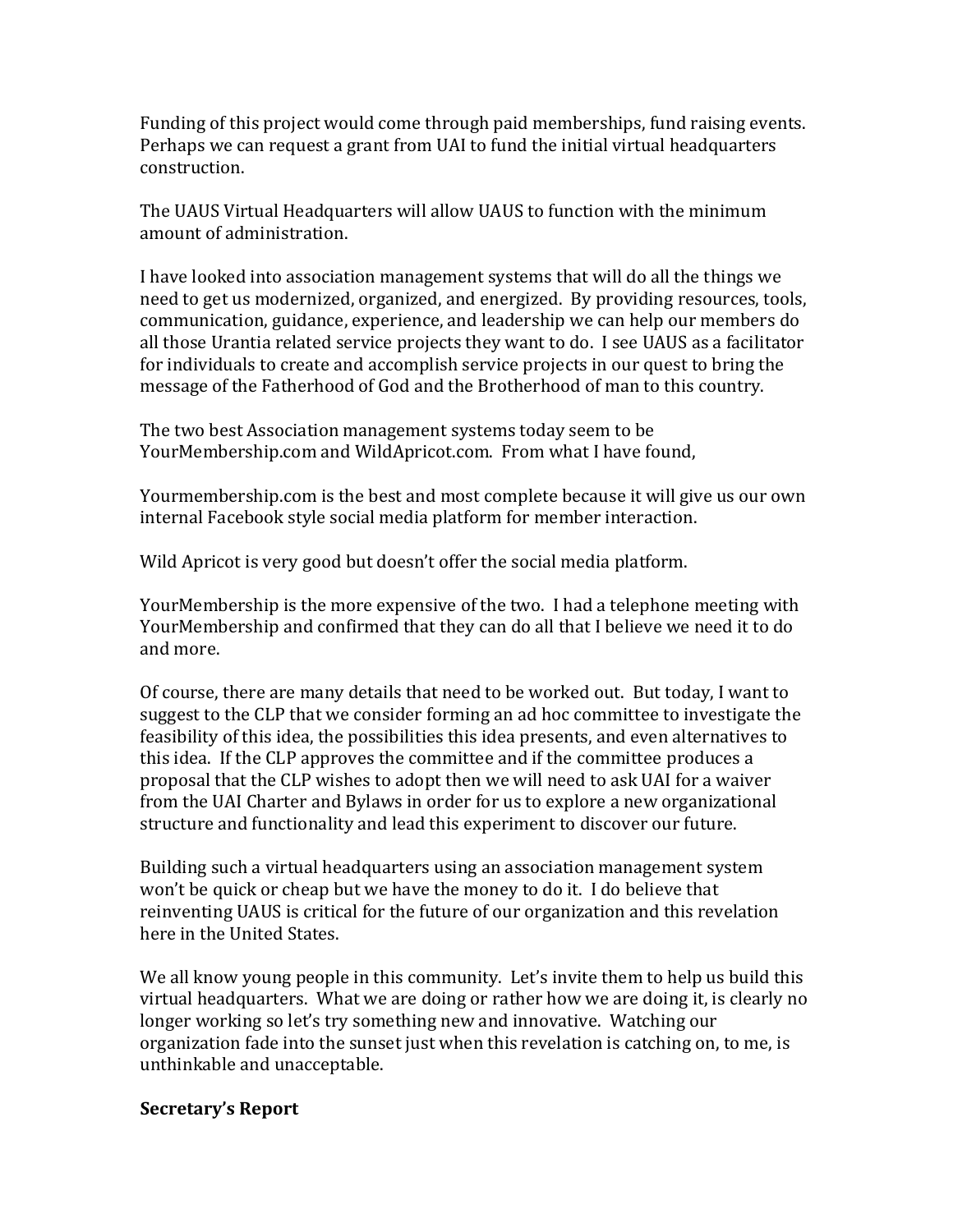Will Sherwood moved to pass on the reading of the 2018 Annual Meeting minutes. Marian Hughes seconded. The minutes were approved and accepted by unanimous vote..

#### **Treasurer's Report**

Share Beasley reported that as of July 31, the UAUS treasury balance is **\$37,346.06.**

**Membership dues should be mailed to:** PO Box 6915, Seffner, FL 33583-6915

### **ISB Governance Committee Resolution** – Rick Lyon

Rick reported that he submitted the resolution to the Representative Council. They have not acted on it yet but are looking at it.

#### **Mission and Vision Statements** - Pio Park

This discussion was postponed until Local Associations have had an opportunity to read them and respond.

### **Policy on Financial Incentive for Local Association Conferences**

Rick Lyon presented the following potential resolution:

*Whereas* the Governing Board of Urantia Association of the United States (UAUS) desires to encourage local associations to host local conferences, events, and projects for students of The Urantia Book in their area; and

*Whereas* UAUS has a restricted fund available for loans to associations hosting Urantia conferences; be it therefore

*Resolved*, that Urantia Association of the United States (UAUS) may provide grants to support local association conferences, events, and projects in the amount not to exceed \$500 per association per year. An additional \$500 may be granted to any UAUS local association that is awarded the hosting of the annual UAUS CLP inperson meeting at their event. These funds are to be used only for expenses of the designated event. Unused funds are to be returned to UAUS within 90 days of the event. Availability of these funds shall be determined annually and limited by the UAUS budget.

Any UAUS local association requesting such grant must be listed as in good standing with Urantia Association International and UAUS, current with annual membership dues to UAUS for the past three consecutive years or since chartering with UAI whichever is shorter, and currently considered an active association by UAUS.

The local association must send a written request to the UAUS president stating the amount requested and the purpose for the grant and details of the event to be funded. The UAUS Governing Board shall vote to approve or decline each request based on the information provided. Should the event for which the grant is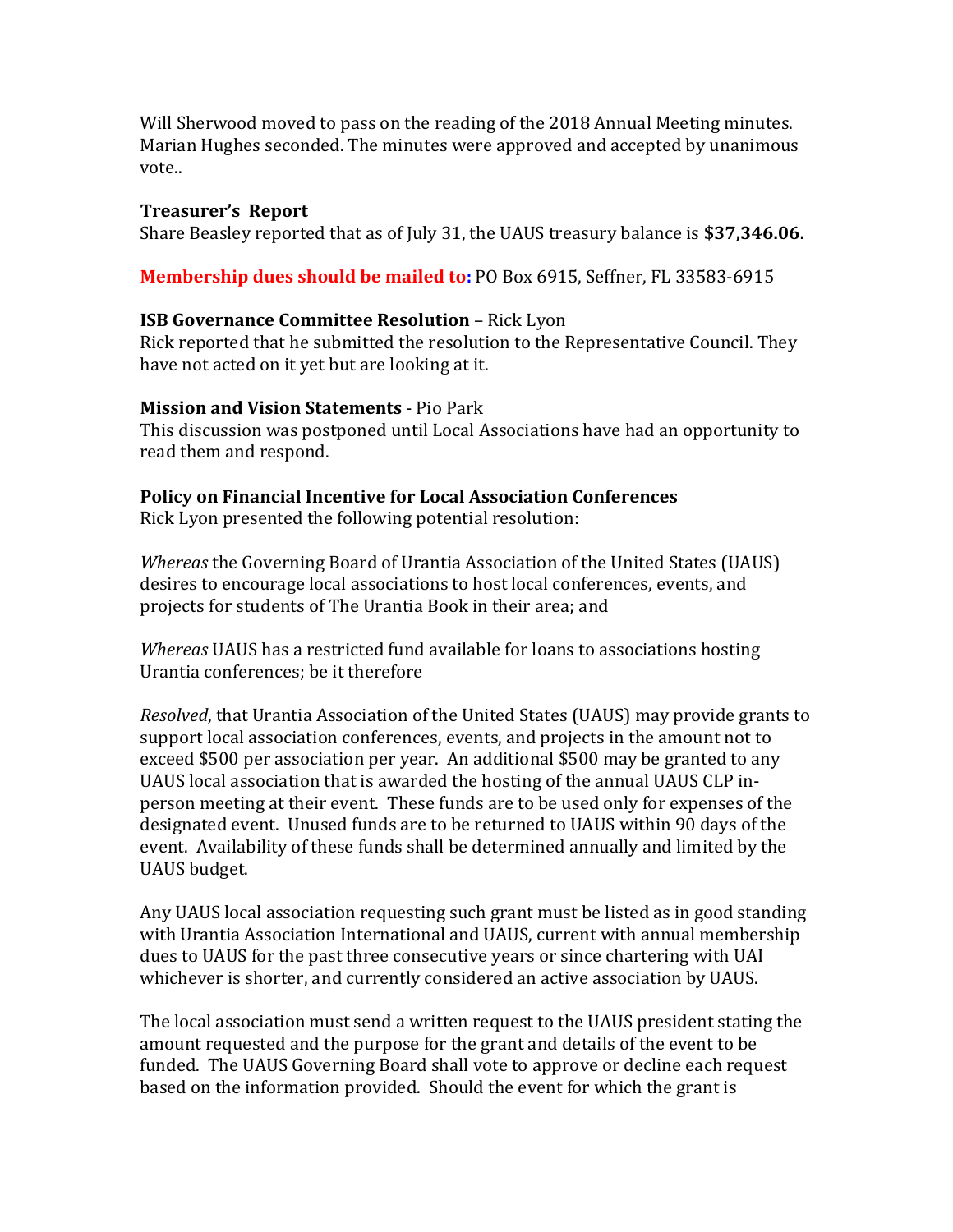approved be cancelled, the grant funds shall be returned to UAUS within 30 days of the cancellation of the event.

A motion to accept was made by Will Sherwood, and a second by Katrina Glavan-Heise. The resolution passed after a unanimous vote. .

### **2024 Conference**

Earlier in the meeting, Pio had announced that he assigned Marian Hughes the task of planning an International Conference in 2024.

Marian reported that Chris Wood and Antonio Schaeffer approached her and said that the US is next in line to hold an International Conference. Ideally plans should be announced at the Peru Conference in 2021. Marian said she talked it up with Pio and Rick. They agreed that the location should be on everyone's "bucket list."

Chicago was considered since Urantia Foundation is located there and would be a draw for international guests. . However, hotels are very expensive. Other possibilities are DC and Las Vegas. Latin Americans would like Miami.

The facility will have to be able to accommodate at least 300 people.

Our bid must be submitted within 6 months to a year – approximately late spring.

Chris Wood commented that a bid from UAUS would be looked upon favorably. Canada hosted the last North American conference. The USA has not hosted one since 2004, when it was held at Dominican University of Chicago.

# **Proposal from UALA**

Tom Vasile discussed the **Urantia Family Life Committee** that he and his wife Marie have formed. Their mission is to serve the families of Urantia Book readers by ensuring that there is a program for young people at every conference. They are launching a questionnaire to ascertain the needs of families with children and grandchildren (ages, etc.) Tom made a motion requesting that UAUS endorse their project and send out their questionnaire to the eTapestry mailing list. Will Sherwood agreed to second the motion.

Further discussion ensued.

- Our Association has a youth committee. We should include them in all this.
- UAI has a Privacy Policy that governs UAUS; it must be adhered to.
- There is currently a poll under review by the Communications Committee.
- They should reach out to the 2020 Vancouver Conference planners.
- The governing board should review the survey first before committing.

The decision was made to postpone a final resolution until the governing board has had to review the questionnaire.

# **Local Association Reports**